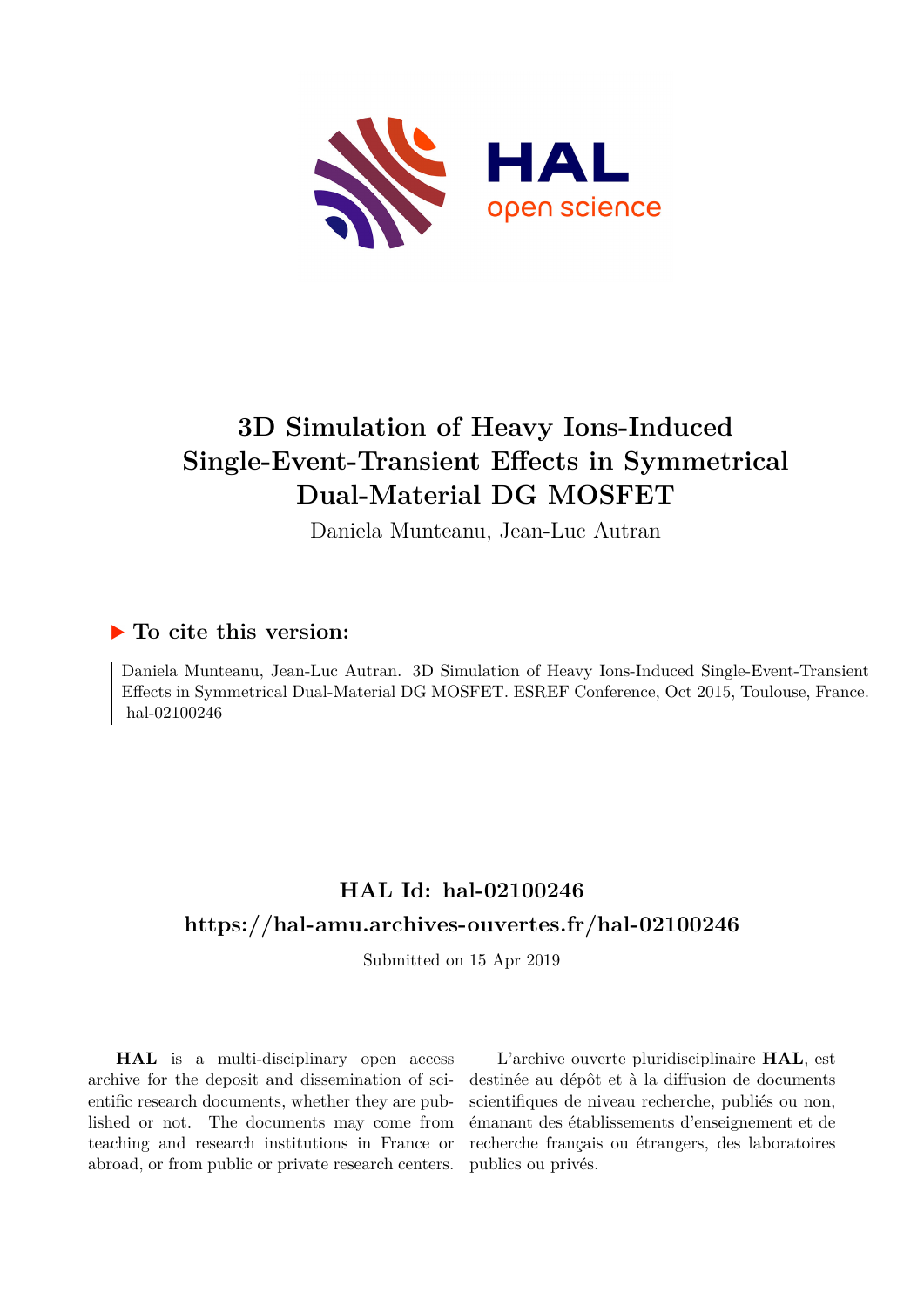### 3D Simulation of Heavy Ions-Induced Single-Event-Transient Effects in Symmetrical Dual-Material DG MOSFET

D. Munteanu<sup>a</sup>, J.L. Autran<sup>a,\*</sup>

<sup>a</sup> *Aix-Marseille Univ, CNRS, Univ Toulon, IM2NP (UMR 7334), Faculté des Sciences – Service 142, Avenue Escadrille Normandie Niémen, F-13397 Marseille Cedex 20, France*

#### **Abstract**

 $\overline{a}$ 

 Dual-Material Gate Double-Gate (DMDG) structure is promising for future ultra-scaled devices thanks to its capability to reduce SCEs and HCEs. This is due to a step in the surface-potential profile which screens the source side of the channel from drain-potential variations and reduces the drain electric field. In this work, we investigate the DMDG sensitivity to single-event transients. The impact of dual gate materials on the bipolar gain is particularly addressed. We show that DMDG is naturally lessradiation immune than usualsingle-material DG (SMSG) devices.

#### **Corresponding author.**

jean-luc.autran@univ-amu.fr Tel: + 33 (0)413 594 627; Fax: +33 (0)491 288 531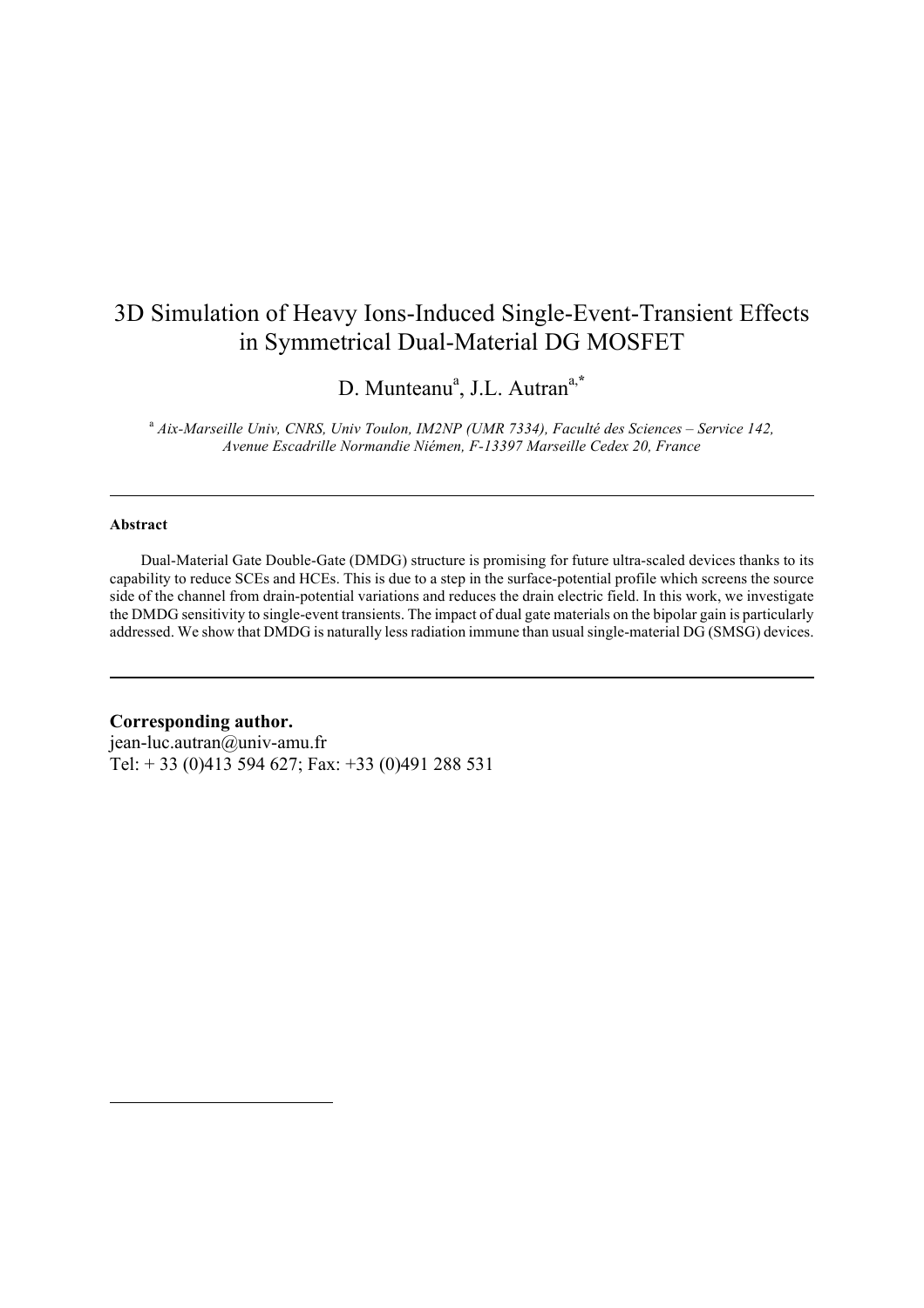### 3D Simulation of Heavy Ions-Induced Single-Event-Transient Effects in Symmetrical Dual-Material DG MOSFET

D. Munteanu<sup>a</sup>, J.L. Autran<sup>a,\*</sup>

#### **1. Introduction**

Double-Gate (DG) MOSFETs have received particular interest in the last decades due to its promising capabilities for nanometer scaling. Many theoretical and experimental studies have reported on the very good control of parasitic short channel effects (SCE) and ideal subthreshold slope of DG transistors [1]. These performances are namely due to the additional gate electrode which sensibly improves the electrostatic control of the channel and allows using intrinsic channel providing no parasitic doping fluctuation effects and increased carrier mobility.

However, as the gate length shrinks, hot-carrier induced effects (HCE) and drain induced barrier lowering (DIBL) phenomena become important issues that need to be addressed [2, 3]. In order to prevent undesired HCEs and to enhance the immunity against SCEs, a new concept of DG MOSFETs with dual gatematerial (DMDG) has been proposed and validated [4, 5, 6, 7]. Compared with the conventional single gatematerial double-gate (SMDG) device (Fig. 1a), this new structure has two materials in the gates (Fig. 1b), M1 and M2 with different workfunctions,  $\Phi_{\text{M1}}$  and  $\Phi_{\text{M2}}$ , respectively. This configuration induces a step in the surface-potential profile (see Fig. 2) which, for  $\Phi_{\text{M1}} > \Phi_{\text{M2}}$ , simultaneously provides transconductance increase and DIBL reduction. The step function profile of the surface potential ensures screening of the channel region on the source side (under the material M1) from drain-potential variations. In addition, the peak electric field at the drain is considerably reduced, which suppresses HCEs [8].

The transient response of SMDG MOSFETs submitted to heavy-ion irradiation has been investigated by simulation in [9, 10]. These previous studies demonstrate that SMDG show better radiation hardness than fully-depleted Single-Gate SOI devices,





**Dual-Material** Double-Gate (DMDG) MOSFET



Fig. 1. Schematic description of the simulated symmetrical SMDG and DMDG devices. For a better view, spacers and isolation oxides are not shown.

particularly due to the enhanced control of the body potential and to the reduction of floating body effects. Concerning DMDG MOSFETs, extensive analytical modeling works have been reported in the literature [4, 5, 6, 7], but, at the best of our knowledge, radiationsensitivity studies of these devices have not been performed. In this paper we investigate by 3-D numerical simulation the response to single-event of DMDG compared with that of SMDG. The impact of the material M2 workfunction on single-event transients and bipolar amplification is also addressed.

 <sup>\*</sup> Corresponding author. jean-luc.autran@univ-amu.fr

Tel:  $+ 33 (0)413 594 627$ ; Fax:  $+ 33 (0)491 288 531$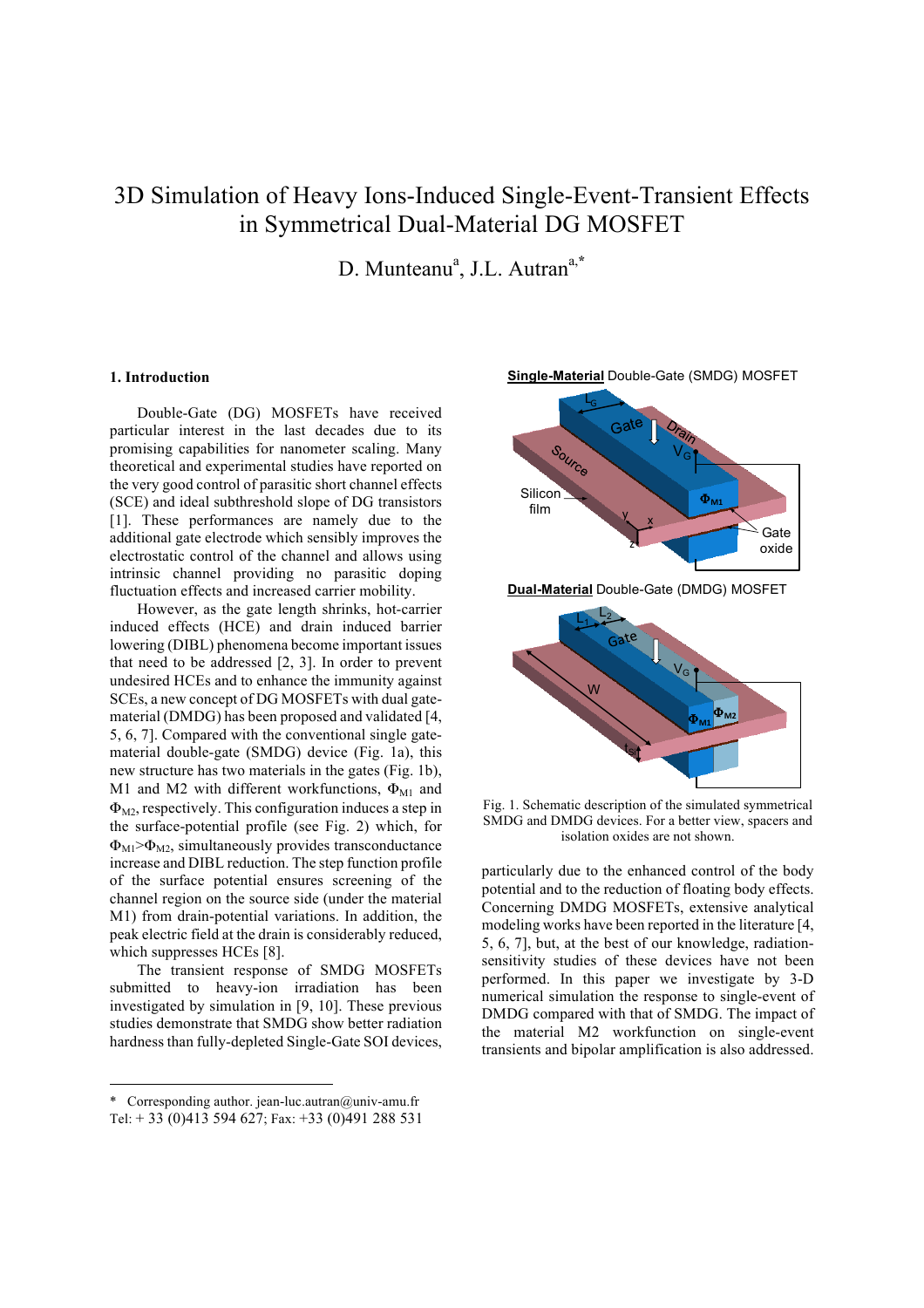#### **2. Simulated devices and models**

Simulated SMDG and DMDG devices are designed with the same geometrical dimensions: channel length  $L<sub>G</sub>=20$  nm, 100 nm gate width, 6 nmthick intrinsic silicon film and 1 nm-thick gate oxide, similar to real devices reported in [11]. In SMDG, a single-material M1 is used for the gates. In DMDG the gates consists of dual materials, M1  $(\Phi_{\text{M1}})$  and M2  $(\Phi_{M2})$ , of lengths  $L_1$  and  $L_2$ , respectively  $(L_1 + L_2 = L_G)$ . In a first time we considered  $L_1=L_2=L_0/2$ .

3-D numerical simulations have been performed with the DESSIS device simulator from Synopsis Inc. [12]. The main models used in simulation are the Shockley-Read-Hall and Auger recombination models, the Fermi-Dirac carrier statistics and the hydrodynamic model was used for the carrier transport equations. The impact ionization model depends on carriers energy. The mobility model includes the dependence on the carrier energy, lattice temperature and doping level.

The ion strike was simulated using the DESSIS HeavyIon module [12]. The electron-hole pair column created in the device by the ion strike is modeled using a carrier-generation function which has a Gaussian radial distribution with a characteristic radius of 20 nm, a Gaussian time distribution, centered on 10 ps and having a characteristic width of 2 ps. The ion strikes in the channel center (Fig. 1). Devices are biased in the off-state ( $V<sub>G</sub>=0V$ ). The drain terminal is constantly biased at the power supply voltage of 1 V.

#### **3. Static characteristics of DMDG MOSFETs**

Figure 2 plots the surface potential profile in SMDG and DMDG for different  $\Phi_{M2}$  values. This figure shows, as expected, that the surface potential has



Fig. 2. Surface potential profile in SMDG and DMDG.



MOSFETs for an ion hit in the channel center.

a step-function profile, responsible of DIBL reduction and transconductance enhancement in DMDG compared to SMDG.

#### **4. Heavy-Ion-Induced Transient: DMDG versus SMDG MOSFETs**

#### *4.1. Drain current transient*

Figure 3 shows the drain current transient resulting from an ion hit in the channel center of DMDG and SMDG for an ion with a linear energy transfer (LET) of 0.1 MeV.cm<sup>2</sup>/mg. The drain current transient peak is higher and wider for DMDG than for SMDG device. The reason is probably a higher bipolar amplification in DMDG case (see next section) due to the stepfunction profile of the channel potential.

#### *4.2. Collected charge and bipolar amplification*

The variation of the collected charge, Q<sub>COLL</sub>, as function of LET is plotted in Fig. 4a. QCOLL is obtained by integrating the simulated drain current over the transient duration. The deposited charge,  $Q<sub>DEP</sub>$ , is calculated considering the Gaussian distribution of the ion track and the 3-D geometry of the silicon body. The bipolar gain is then given by the ratio between the  $Q_{COLL}$  and  $Q_{DEF}$ . The bipolar amplification variations in DMDG and SMDG are shown in Fig. 4b. The LET range considered here corresponds to the LET range of a neutron-induced ion in silicon in the terrestrial environment [13]. Figure 4 indicates that the bipolar amplification is higher in DMDG than in SMDG, particularly at low LET. The body potential modification in DMDG induced by the presence of a gate material with lower workfunction on the drain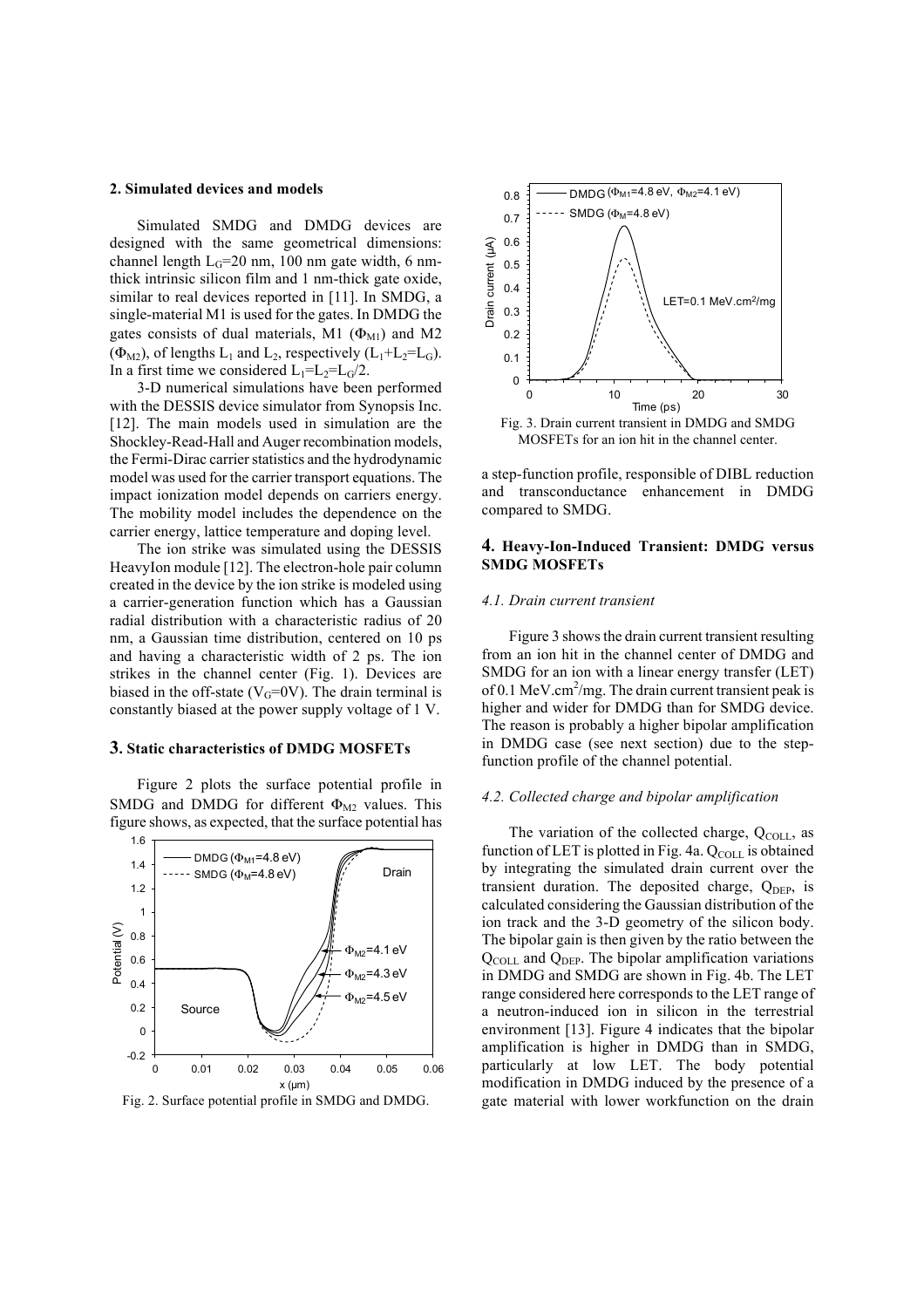

Fig. 4. Collected charge and bipolar amplification as function of LET in DMDG and SMDG MOSFETs for an ion hit in the channel center.

side of the gate sensibly enhances the collected charge and the bipolar gain of the device compared to the SMDG counterpart. The difference between the two devices is important at low LET, but it gradually weakens when the LET value increases. The explanation is that at high LET the electric field is collapsed in both devices and then potential variations in the channel have less impact on the parasitic bipolar amplification. The bipolar gain then becomes nearly the same for DMDG and SMDG.

#### *4.3. Ion hit location sensitivity*

Previous simulations results have been obtained for an ion hit in the channel center (corresponding to x=30 nm). Since particles can strike the channel at different locations, we consider in the following several ion hit locations along the x-axis between the source contact  $(x=0)$  and the drain contact  $(x=60 \text{ nm})$ . Drain current transients obtained for three locations in DMDG are shown in Fig. 5. The drain current peak and transient width increase as the ion strike location moves from source to drain. The collected charge as a function of the strike location in DMDG and SMDG is plotted in Fig. 6 for two different LET values. The deposited charge is also reported for comparison.  $O_{\text{DEP}}$ is highest in the middle of the channel and decreases toward the source and drain sides of the silicon film,



Fig. 5. Drain current transients in DMDG MOSFETs for several ion hit locations (LET=10 MeV.cm<sup>2</sup>/mg).



Fig. 6. Collected charge in DMDG and SMDG MOSFETs as a function of the ion hit location.

because a reduced part of the ion track is contained in the active region [14].  $Q_{COLL}$  has a bell-shaped profile with a maximum around the middle of the channel (where  $Q_{\text{DEP}}$  is the highest) and two minima at the source and drain contacts (where Q<sub>DEP</sub> is the lowest). For all x locations Q<sub>COLL</sub> is lower in SMDG than in DMDG. At very low LET=0.1 MeV.cm<sup>2</sup>/mg,  $Q_{COLL}$  is always higher than Q<sub>DEP</sub>, which clearly indicates a strong bipolar amplification (Fig. 7a). For ion strikes in the source and LET=10 MeV.cm<sup>2</sup>/mg  $Q_{COLL}$  is lower than  $Q<sub>DEP</sub>$ . This indicates that the bipolar amplification (Fig. 7b) is very low and that there is a strong recombination of the deposited charge in the device [14]. The bipolar gain (Fig. 7) is always higher in DMDG than in SMDG, but has similar dependences